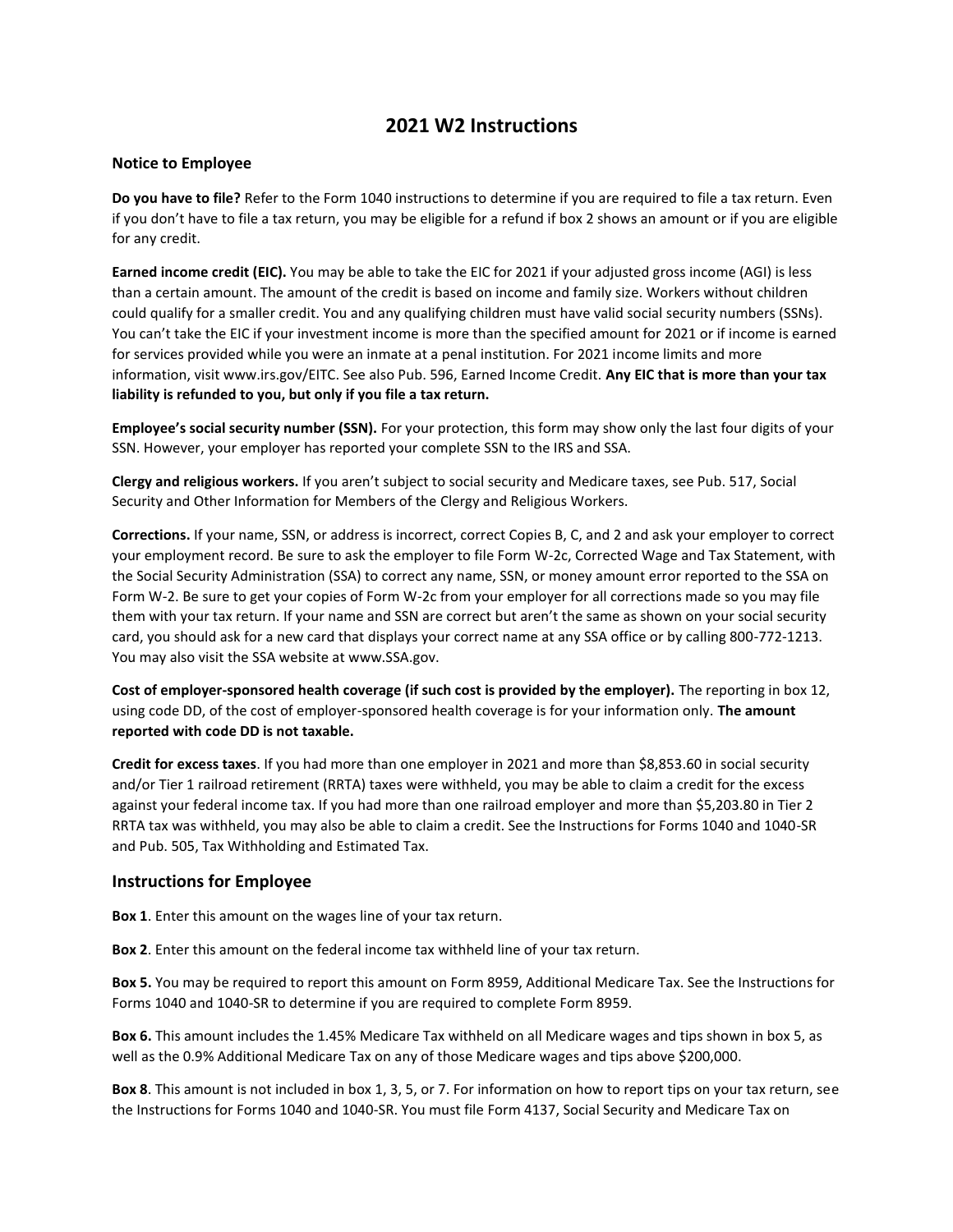Unreported Tip Income, with your income tax return to report at least the allocated tip amount unless you can prove with adequate records that you received a smaller amount. If you have records that show the actual amount of tips you received, report that amount even if it is more or less than the allocated tips. Use Form 4137 to figure the social security and Medicare tax owed on tips you didn't report to your employer. Enter this amount on the wages line of your tax return. By filing Form 4137, your social security tips will be credited to your social security record (used to figure your benefits).

**Box 10**. This amount includes the total dependent care benefits that your employer paid to you or incurred on your behalf (including amounts from a section 125 (cafeteria) plan). Any amount over your employer's plan limit is also included in box 1. See Form 2441.

**Box 11.** This amount is (a) reported in box 1 if it is a distribution made to you from a nonqualified deferred compensation or nongovernmental section 457(b) plan, or (b) included in box 3 and/or box 5 if it is a prior year deferral under a nonqualified or section 457(b) plan that became taxable for social security and Medicare taxes this year because there is no longer a substantial risk of forfeiture of your right to the deferred amount. This box shouldn't be used if you had a deferral and a distribution in the same calendar year. If you made a deferral and received a distribution in the same calendar year, and you are or will be age 62 by the end of the calendar year, your employer should file Form SSA-131, Employer Report of Special Wage Payments, with the Social Security Administration and give you a copy.

**Box 12.** The following list explains the codes shown in box 12. You may need this information to complete your tax return. Elective deferrals (codes D, E, F, and S) and designated Roth contributions (codes AA, BB, and EE) under all plans are generally limited to a total of \$19,500 (\$13,500 if you only have SIMPLE plans; \$22,500 for section 403(b) plans if you qualify for the 15-year rule explained in Pub. 571). Deferrals under code G are limited to \$19,500. Deferrals under code H are limited to \$7,000. However, if you were at least age 50 in 2021, your employer may have allowed an additional deferral of up to \$6,500 (\$3,000 for section 401(k)(11) and 408(p) SIMPLE plans). This additional deferral amount is not subject to the overall limit on elective deferrals. For code G, the limit on elective deferrals may be higher for the last 3 years before you reach retirement age. Contact your plan administrator for more information. Amounts in excess of the overall elective deferral limit must be included in income. See the Instructions for Forms 1040 and 1040-SR.

**Note:** If a year follows code D through H, S, Y, AA, BB, or EE, you made a make-up pension contribution for a prior year(s) when you were in military service. To figure whether you made excess deferrals, consider these amounts for the year shown, not the current year. If no year is shown, the contributions are for the current year.

**A—**Uncollected social security or RRTA tax on tips. Include this tax on Form 1040 or 1040-SR. See the Instructions for Forms 1040 and 1040-SR.

**B—**Uncollected Medicare tax on tips. Include this tax on Form 1040 or 1040-SR. See the Instructions for Forms 1040 and 1040-SR.

**C—**Taxable cost of group-term life insurance over \$50,000 (included in boxes 1, 3 (up to the social security wage base), and 5)

**D—**Elective deferrals to a section 401(k) cash or deferred arrangement. Also includes deferrals under a SIMPLE retirement account that is part of a section 401(k) arrangement.

**E—**Elective deferrals under a section 403(b) salary reduction agreement

**F—**Elective deferrals under a section 408(k)(6) salary reduction SEP

**G—**Elective deferrals and employer contributions (including nonelective deferrals) to a section 457(b) deferred compensation plan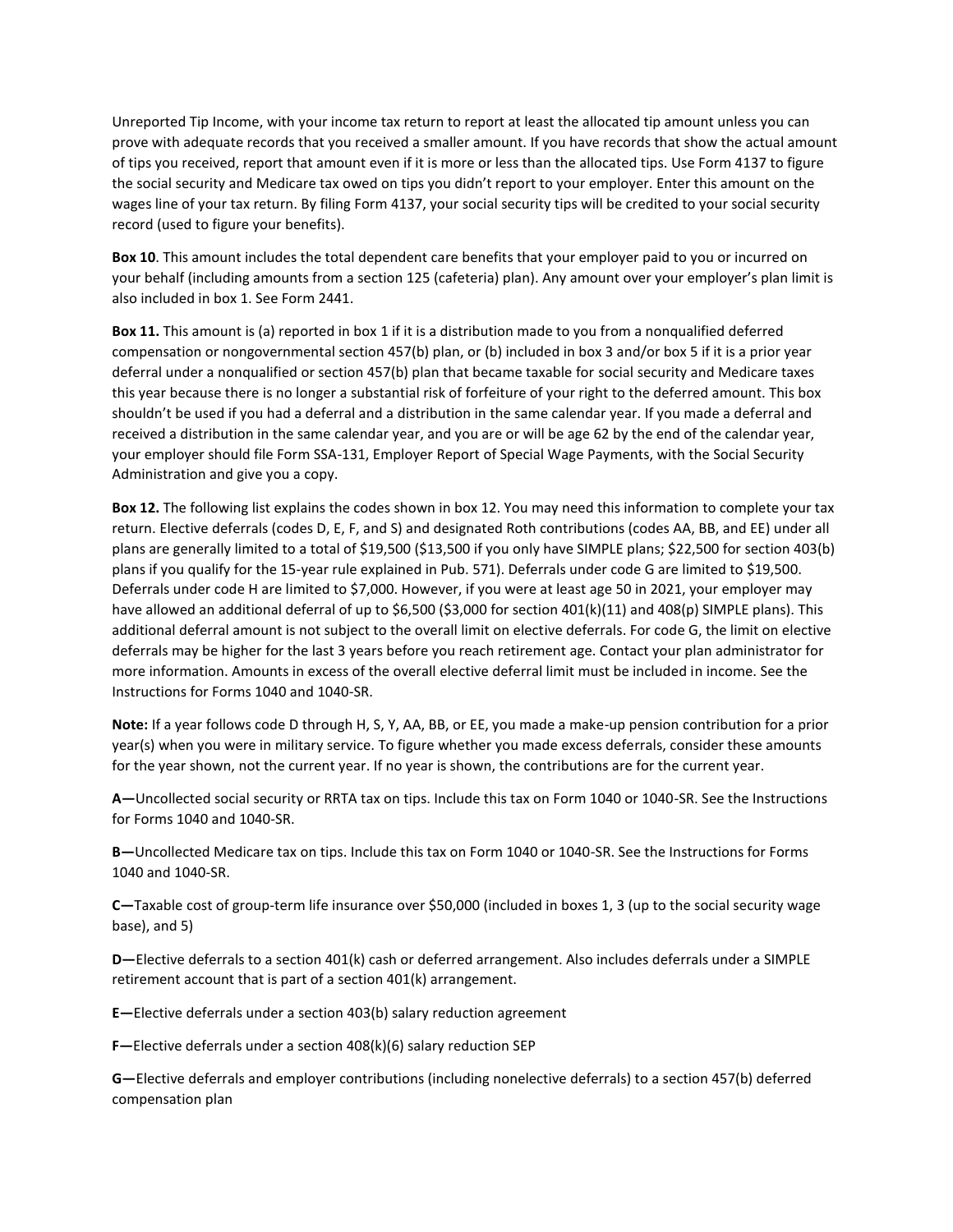**H—**Elective deferrals to a section 501(c)(18)(D) tax-exempt organization plan. See the Instructions for Forms 1040 and 1040-SR for how to deduct.

**J—**Nontaxable sick pay (information only, not included in box 1, 3, or 5)

**K—**20% excise tax on excess golden parachute payments. See the Instructions for Forms 1040 and 1040-SR.

**L—**Substantiated employee business expense reimbursements (nontaxable)

**M—**Uncollected social security or RRTA tax on taxable cost of groupterm life insurance over \$50,000 (former employees only). See the Instructions for Forms 1040 and 1040-SR.

**N—**Uncollected Medicare tax on taxable cost of group-term life insurance over \$50,000 (former employees only). See the Instructions for Forms 1040 and 1040-SR.

**P—**Excludable moving expense reimbursements paid directly to a member of the U.S. Armed Forces (not included in box 1, 3, or 5)

**Q—**Nontaxable combat pay. See the Instructions for Forms 1040 and 1040-SR for details on reporting this amount. **R—**Employer contributions to your Archer MSA. Report on Form 8853, Archer MSAs and Long-Term Care Insurance Contracts.

**S—**Employee salary reduction contributions under a section 408(p) SIMPLE plan (not included in box 1)

**T—**Adoption benefits (not included in box 1). Complete Form 8839, Qualified Adoption Expenses, to figure any taxable and nontaxable amounts.

**V—**Income from exercise of nonstatutory stock option(s) (included in boxes 1, 3 (up to the social security wage base), and 5). See Pub. 525, Taxable and Nontaxable Income, for reporting requirements.

**W—**Employer contributions (including amounts the employee elected to contribute using a section 125 (cafeteria) plan) to your health savings account. Report on Form 8889, Health Savings Accounts (HSAs).

**Y—**Deferrals under a section 409A nonqualified deferred compensation plan

**Z—**Income under a nonqualified deferred compensation plan that fails to satisfy section 409A. This amount is also included in box 1. It is subject to an additional 20% tax plus interest. See the Instructions for Forms 1040 and 1040- SR.

**AA—**Designated Roth contributions under a section 401(k) plan

**BB—**Designated Roth contributions under a section 403(b) plan

**DD—**Cost of employer-sponsored health coverage. The amount reported with code DD is not taxable.

**EE—**Designated Roth contributions under a governmental section 457(b) plan. This amount does not apply to contributions under a tax exempt organization section 457(b) plan.

**FF—**Permitted benefits under a qualified small employer health reimbursement arrangement

**GG—**Income from qualified equity grants under section 83(i)

**HH—**Aggregate deferrals under section 83(i) elections as of the close of the calendar year

**Box 13.** If the "Retirement plan" box is checked, special limits may apply to the amount of traditional IRA contributions you may deduct. See Pub. 590-A, Contributions to Individual Retirement Arrangements (IRAs).